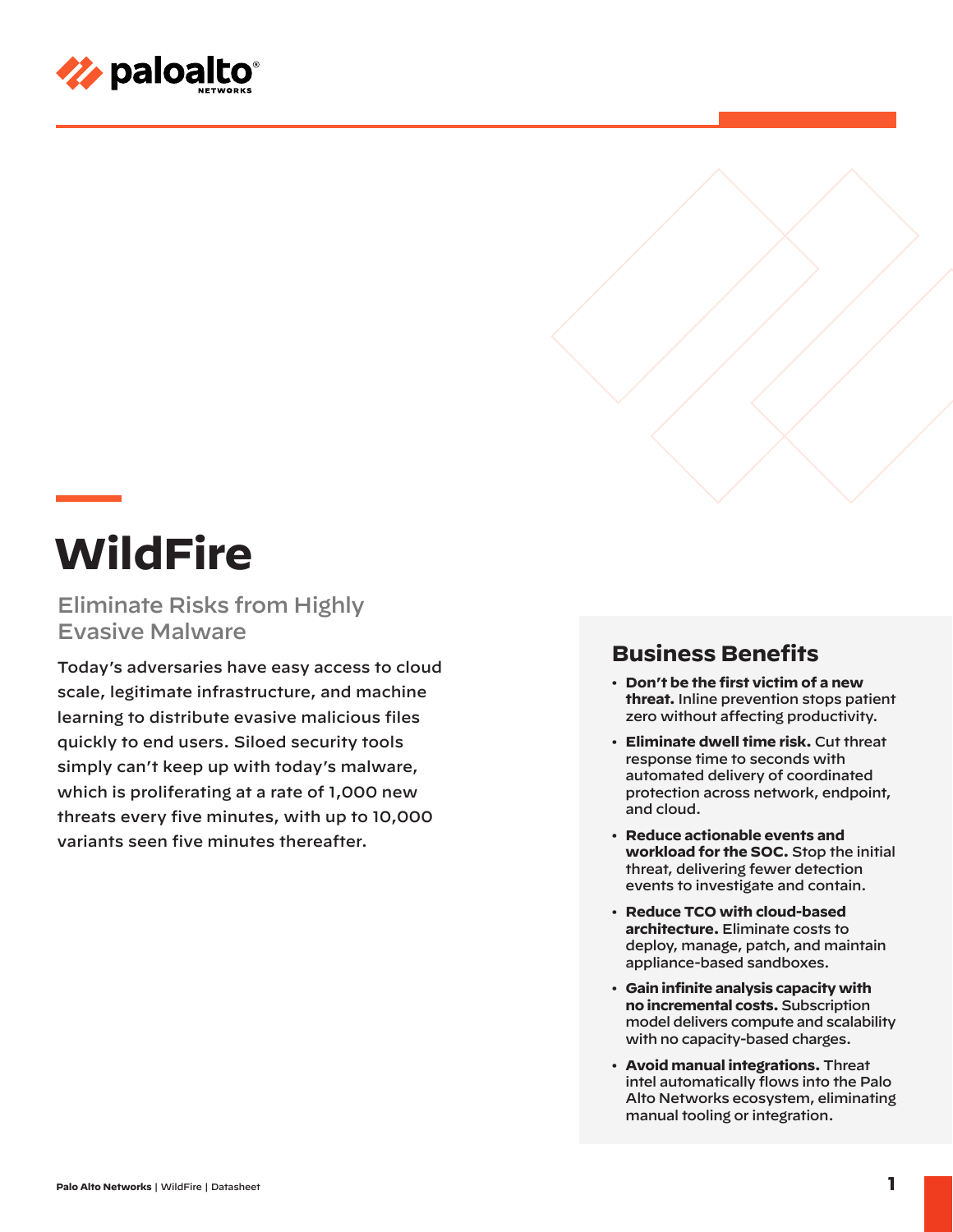Organizations suffering zero-day attacks or advanced persistent threats that cause data breaches can face:

- **• Reputational risk**—highly visible media and press created by government and industry reporting requirements, compounded by the volume and type of information lost.
- **• Regulatory risk**—sanctions imposed by governing bodies as well as increased compliance and assessment requirements, depending on information assets targeted (e.g., personally identifiable information [PII], account information, business or customer intellectual property).
- **• Financial risk**—potential revenue loss associated with lower buyer confidence, ransomware, and increased regulations (e.g., downtime, reduced sales, increase in compliance requirements, cost of data retrieval).
- **• Legal risk**—liability due to civil challenges and due diligence issues stemming from customer data loss and compliance with regulations (e.g., HIPAA, GDPR, US state legislation [CCPA, NYDFS Cybersecurity Regulation, etc.], Australian data privacy regulations).

To mitigate risks associated with evasive attacks, organizations turn to network sandboxing solutions for malware analysis. Unfortunately, all of these traditional solutions affect user productivity and are slow to deliver verdicts, interrupting workflows by holding files for analysis, trickling some content while samples are being scanned, or changing content and making many files unreadable. Moreover, these solutions have another fatal flaw: they can only protect against new threats after the first victim in an organization (a.k.a. patient zero) has already been identified or compromised.

# **Immediate Prevention Powered by Infinitely Scalable Cloud Analysis**

Palo Alto Networks WildFire® malware prevention service eliminates the need to compromise security for performance and finally enables organizations to adopt a prevention-first posture. As the industry's most advanced cloud-based analysis and prevention engine for malware, WildFire analyzes every unknown file for malicious intent, and then distributes prevention in record time to reduce the risk of a first victim and every threat thereafter.

Unlike traditional solutions that depend solely on offline or delayed analysis of unknown malware, WildFire analysis and intelligence flow directly into machine learning models that act locally at the firewall level to stop up to 95% of new threats inline. For the rest, WildFire uses an innovative multi-technique approach to distribute signatures to every ML-Powered NGFW in seconds.

No other malware analysis engine can offer prevention without affecting productivity. WildFire combines dynamic and static analysis, innovative machine-learning techniques, recursive analysis, and a groundbreaking custom-built analysis environment to analyze, identify, and prevent even the most sophisticated and evasive threats. After analysis, automation is where WildFire shines: it applies rapid and consistent prevention at the edge, in your data center, from the cloud, within software-as-a-service (SaaS) applications, and on endpoints.

# **Key Capabilities**

## **Prevent Unknown Threats at the Firewall Level with Inline Machine Learning**

Powered by threat models continually honed in the cloud, WildFire includes an inline machine-learning-based engine delivered within our hardware and virtual ML-Powered NGFWs. This innovative, signatureless capability prevents malicious content in common file types—such as portable executable files and fileless attacks stemming from PowerShell®—completely inline, with no required cloud analysis, no damage to content, and no loss of user productivity. Whether an unknown file matches an existing signature or is classified by an ML-Powered NGFW, WildFire always performs full analysis, extracting valuable intelligence and data to provide context for security analysts, generate training updates for the machine-learning models, and share intelligence with other subscriptions to prevent other attack vectors.

## **Get Global Prevention Across the WildFire Ecosystem, Delivered in Seconds**

For highly customized threats that its inline machine-learning-powered prevention cannot stop, Wild-Fire applies powerful cloud-based analysis to deliver prevention across networks, clouds, endpoints, or wherever WildFire-enabled sensors are deployed. Working in tandem with the new capabilities of PAN-OS®, WildFire generates and delivers prevention globally within seconds of initial analysis for most new threats. This innovative, cloud-scale delivery of evasion-resistant signatures closes the window for adversaries to successfully deploy malicious content.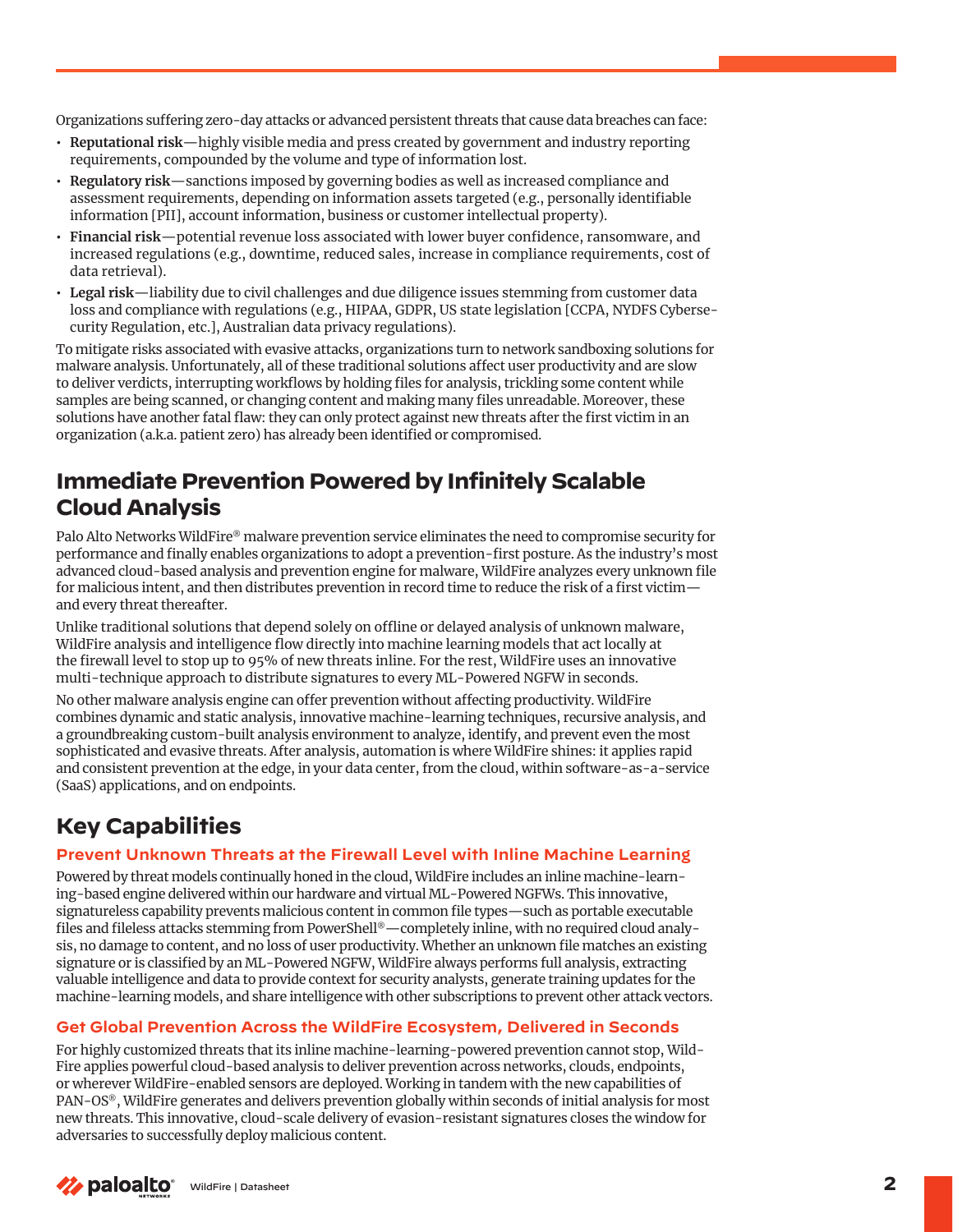#### **Use Signatures, Not Hashes**

Because WildFire uses content signatures for prevention instead of hashes, it can identify more malware with a single signature. As a result, compared to the mostly hash-based systems that require 1:1 ratios, WildFire protects against more attacks with the same resources. A single WildFire signature can protect against up to millions of polymorphic variants of a single malware.

#### **Root Out Malicious Behavior in All Traffic**

WildFire identifies files with potential malicious behaviors, and then delivers verdicts based on their actions by applying threat intelligence, analytics, and correlation alongside advanced capabilities:

- **• Complete malicious behavior visibility** identifies threats in all traffic across hundreds of applications, including web traffic; email protocols like SMTP, IMAP, and POP; and file sharing protocols like SMB and FTP, regardless of ports or encryption.
- **• Suspicious network traffic analysis** monitors all network activity produced by a suspicious file, including backdoor creation, downloading of next-stage malware, visiting low-reputation domains, network reconnaissance, and much more.
- **• Fileless attack/script detection** identifies when potentially malicious scripts, such as JScript and PowerShell, are traversing the network and forwards them to WildFire for analysis and execution.

The powerful discovery and analysis capabilities of WildFire are seamlessly integrated with numerous products across the Palo Alto Networks portfolio as well as within leading partner solutions across email and cloud platforms.



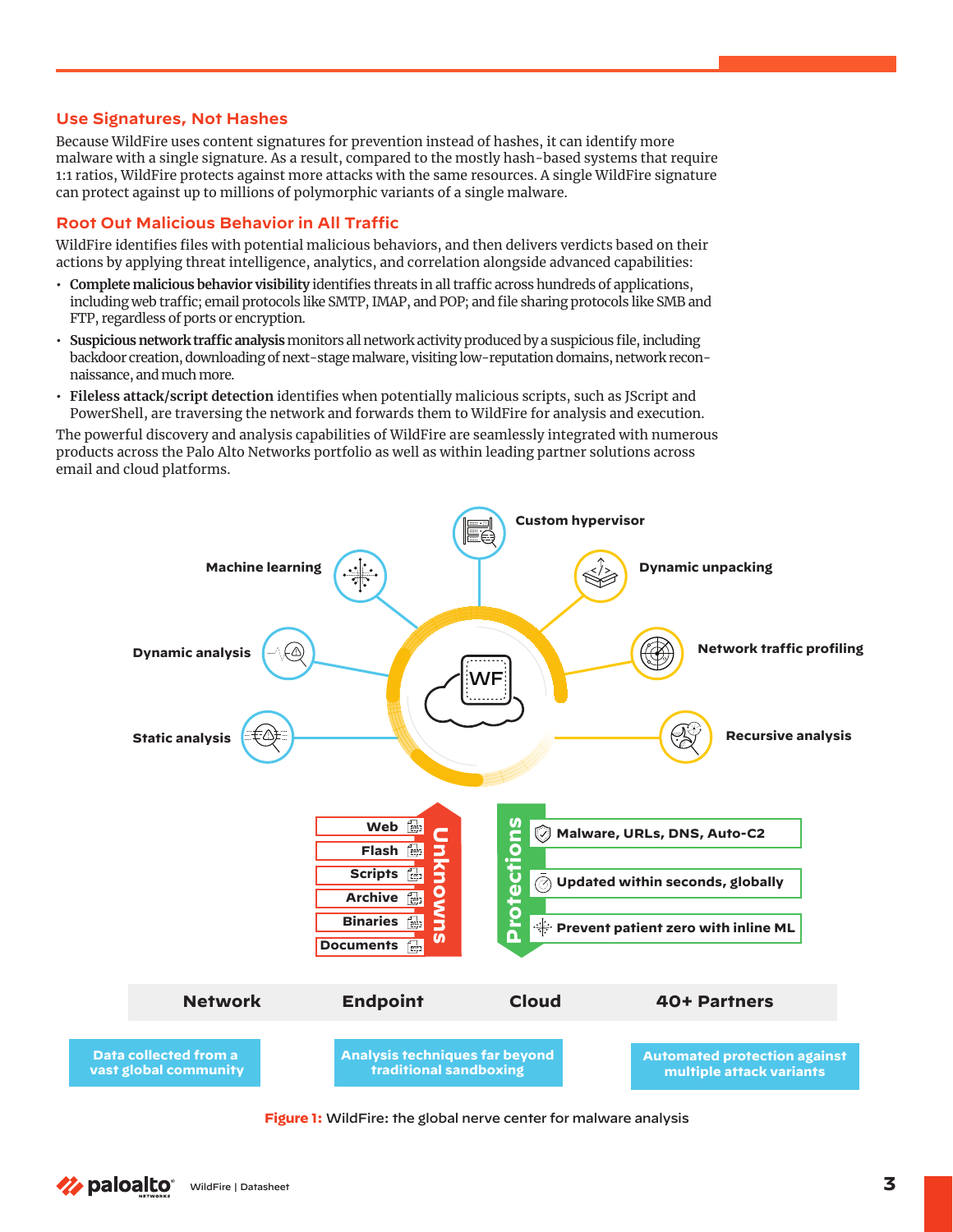#### **Uncover New Threats with a Multi-Technique, Evasion-Resistant Approach**

WildFire goes beyond traditional sandboxing approaches used to detect unknown threats in a cloud analysis environment, bringing together multiple techniques:

- **• Dynamic analysis** observes files as they execute in a purpose-built, evasion-resistant virtual environment, enabling detection of previously unknown malware using hundreds of behavioral characteristics.
- **• Machine learning** extracts thousands of unique features from each file, training a predictive machine-learning model to identify new malware, which is not possible with static or dynamic analysis alone.
- **• Static analysis** complements dynamic analysis with effective detection of malware, providing instant identification of malware variants. Static analysis further leverages dynamic unpacking to analyze threats attempting to evade detection through the use of packing tool sets.
- **• A custom-built hypervisor** prevents attacker evasion techniques with a robust, proprietary hypervisor that does not depend on open source projects or proprietary software to which attackers have access.

# **Operational Benefits**

- **• Automate reprogramming of security controls to block unknown threats**: Shared real-time intelligence from more than 35,000 subscribers automatically updates and prevents threats across networks, endpoints, and clouds.
- **• Gain detailed context on analyzed threats**: Get thorough reports of every malicious file sent to WildFire across multiple operating system environments and application versions.
- **• Integrate seamlessly with existing security tools**: Leverage open API integration with SIEM, TIP, ticketing, SOAR, or XDR tools to process indicators of compromise (IoCs).
- **• Leverage actionable threat intelligence**: Together with AutoFocus contextual threat intelligence, you can understand adversaries and their intent as well as track campaigns to ensure your next move is the right one.

Together, these unique techniques allow WildFire to analyze and prevent unknown malware with high efficacy and near-zero false positives.

## **Stop Complex, Multi-Stage Attacks**

Threat actors continue to evolve malware to evade existing analysis techniques by breaking attacks into distinct components and stages, using multiple concurrent delivery vectors, and exploiting reputable cloud services to avoid detection. These strategies render traditional single-stage, single-vector malware analysis ineffective.

By combining the cloud scale of WildFire with advanced file analysis and URL crawling, Multi-Vector Recursive Analysis (MVRA) delivers a unique and comprehensive solution to prevent threat actors' sophisticated multi-stage, multi-hop attacks. Unlike other solutions, WildFire can follow multiple stages of attack from a file analysis standpoint even if execution fails in a given stage. This workflow unifies analysis across both web and file attack vectors, enabling a unique, holistic view of a campaign over multiple stages. Attackers can no longer hide malicious content behind multiple stages of benign URLs or reputable document sharing sites.

## **Deploy in a Safe, Scalable Cloud-Based Architecture**

The cloud-based architecture of WildFire supports unknown threat analysis and prevention at massive scale across networks, endpoints, and clouds. Files are submitted to the WildFire global cloud, delivering scale and speed, and any Palo Alto Networks customer can quickly turn on the service—including users of hardware and virtual ML-Powered NGFWs, public cloud offerings, Prisma® SaaS, and Cortex® XDR™ agents. Palo Alto Networks manages the WildFire infrastructure directly, following industry-standard best practices for security and confidentiality, with regular SOC 2 compliance audits. See the [WildFire Privacy datasheet for](https://www.paloaltonetworks.com/resources/datasheets/wildfire-privacy-datasheet) more information.

To enable you to better address data sovereignty and privacy concerns, we maintain distributed regional WildFire clouds that give you more control over the location of your data. Providing the same detection and prevention capabilities as the WildFire public cloud, these clouds allow you to adjust submissions to address localized data privacy concerns.

## **Integrated Logging, Reporting, and Forensics**

WildFire users receive integrated logs, analysis, and visibility into malicious events through the PAN-OS management interface, Panorama™ network security management, AutoFocus™, Cortex XDR, Cortex XSOAR, or the WildFire Portal, enabling teams to quickly investigate and correlate events observed in their networks. With this information, security teams can rapidly locate and take action on the data needed for timely investigations and incident response, regardless of the application they use.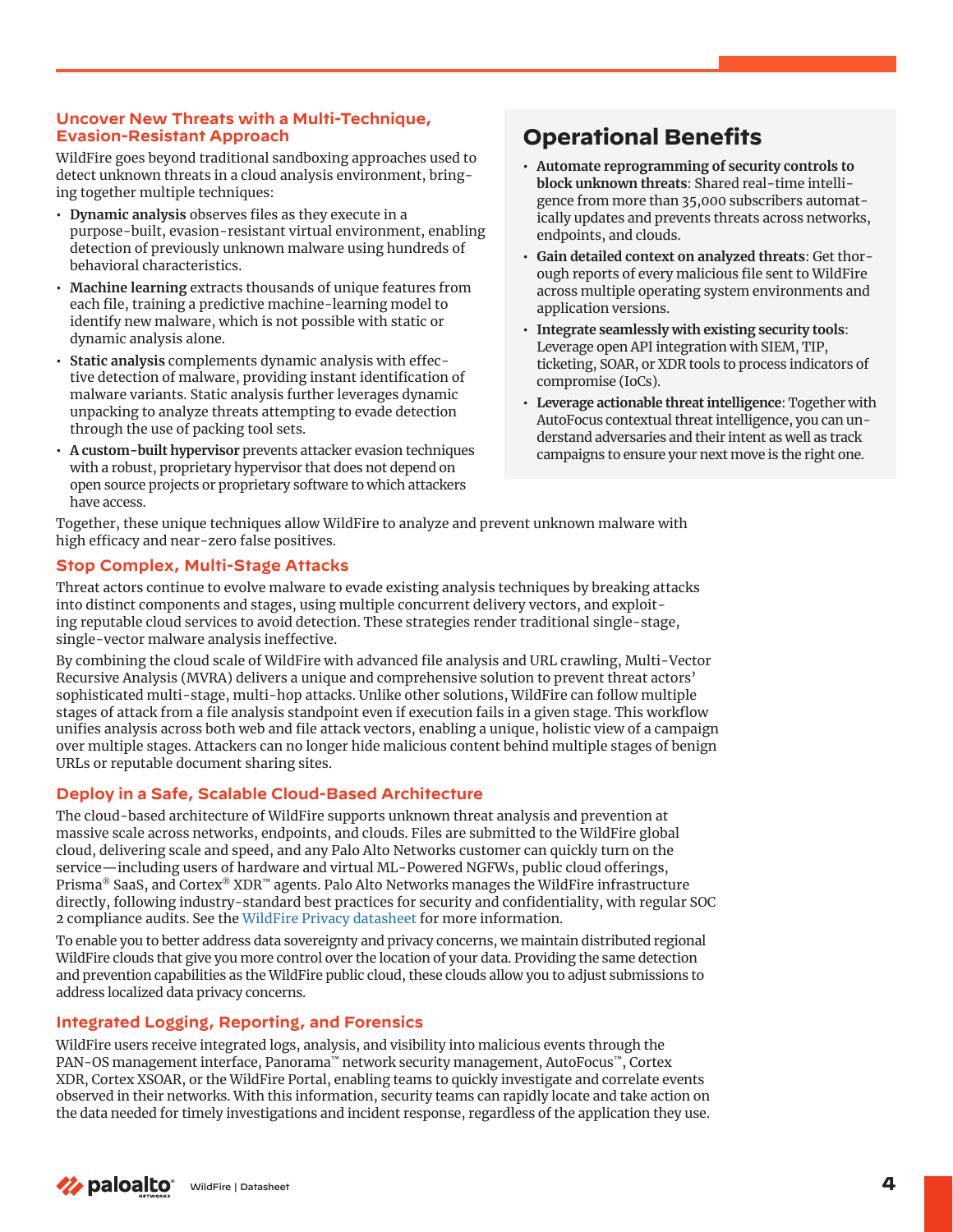# **The Power of Palo Alto Networks Security Subscriptions**

Today's sophisticated cyberattacks can spawn 45,000 variants in 30 minutes using multiple threat vectors and advanced techniques to deliver malicious payloads. Traditional siloed security causes challenges for organizations by introducing security gaps, increasing overhead for security teams and hindering business productivity with inconsistent access and visibility.

Seamlessly integrated with our industry-leading NGFWs, our Cloud-Delivered Security Services use the network effect of 80,000 customers to instantly coordinate intelligence and protect against all threats across all vectors. Eliminate coverage gaps across your locations and take advantage of best-in-class security delivered consistently in a platform to stay safe from even the most advanced and evasive threats.

- **• Threat Prevention:** Goes beyond traditional intrusion prevention system (IPS) to prevent all known threats across all traffic in a single pass without sacrificing performance
- **• Advanced URL Filtering:** Provides best in class web protection while maximizing operational efficiency with the industry's first real-time web protection engine and industry-leading phishing protections
- **• Wildfire:** Ensures files are safe with automatic detection and prevention of unknown malware powered by industry-leading cloud-based analysis and crowd-sourced intelligence from over 42,000 customers
- **• DNS Security:** Harnesses the power of machine learning to detect and prevent threats over DNS in real-time and empowers security personnel with the intelligence and context to craft policies and respond to threats quickly and effectively.
- **• IoT Security:** Provides the industry's most comprehensive IoT Security solution delivering ML-powered visibility, prevention, and enforcement in a single platform
- **• Enterprise DLP:** The industry's first cloud-delivered enterprise DLP that consistently protects sensitive data across networks, clouds, and users
- **• SaaS Security:** Delivers integrated SaaS Security, that lets you see and secure new SaaS applications, protect data and prevent zero day threats at the lowest TCO.

| <b>Table 1: Features and Licensing Summary</b>                   |                                                                                                                                                                                                                                                                                                                                        |  |
|------------------------------------------------------------------|----------------------------------------------------------------------------------------------------------------------------------------------------------------------------------------------------------------------------------------------------------------------------------------------------------------------------------------|--|
| <b>Capabilities Activated with WildFire Subscription</b>         |                                                                                                                                                                                                                                                                                                                                        |  |
| Advanced Analysis,<br>Prevention, and<br>Anti-Evasion Techniques | Static analysis—combines memory analysis, machine learning, and analysis of file anomalies, malicious<br>patterns, and known malicious code.                                                                                                                                                                                           |  |
|                                                                  | Inline ML-based prevention (on firewall)—blocks unknown malicious executables and PowerShell<br>attacks.                                                                                                                                                                                                                               |  |
|                                                                  | Dynamic analysis—includes custom hypervisor, behavioral scoring, network profiling, and<br>multi-version analysis.                                                                                                                                                                                                                     |  |
|                                                                  | MVRA—combines advanced file analysis with URL crawling to prevent multi-stage, multi-hop attacks.                                                                                                                                                                                                                                      |  |
| OS Support                                                       | macOS, Android, Windows XP/7/10                                                                                                                                                                                                                                                                                                        |  |
| File Support                                                     | PE files (EXE, DLL, and others), all Microsoft Office file types, Mac OS X files, Linux (ELF) files, Android<br>Package Kit (APK) files, Adobe Flash and PDF files, archive (RAR and 7-Zip) files, script (BAT, JS, VBS,<br>PS1, Shell script, and HTA) files, analysis of links within email messages, and encrypted (TLS/SSL) files. |  |
| Protocol Support                                                 | SMTP, POP3, SMB, FTP, IMAP, HTTP, HTTPS                                                                                                                                                                                                                                                                                                |  |
| File Analysis per Day                                            | Elastic                                                                                                                                                                                                                                                                                                                                |  |
| Signature Type                                                   | · Based on new/zero-day malware discovered in web traffic (HTTP/HTTPS), email protocols<br>(SMTP, IMAP, and POP), and FTP traffic.<br>• Generated on the malware payload of the sample and tested for accuracy and safety.                                                                                                             |  |
| Protection Updates for<br>Unknown Malware                        | · Seconds, with zero-delay signatures to connected Next-Generation Firewall.*                                                                                                                                                                                                                                                          |  |